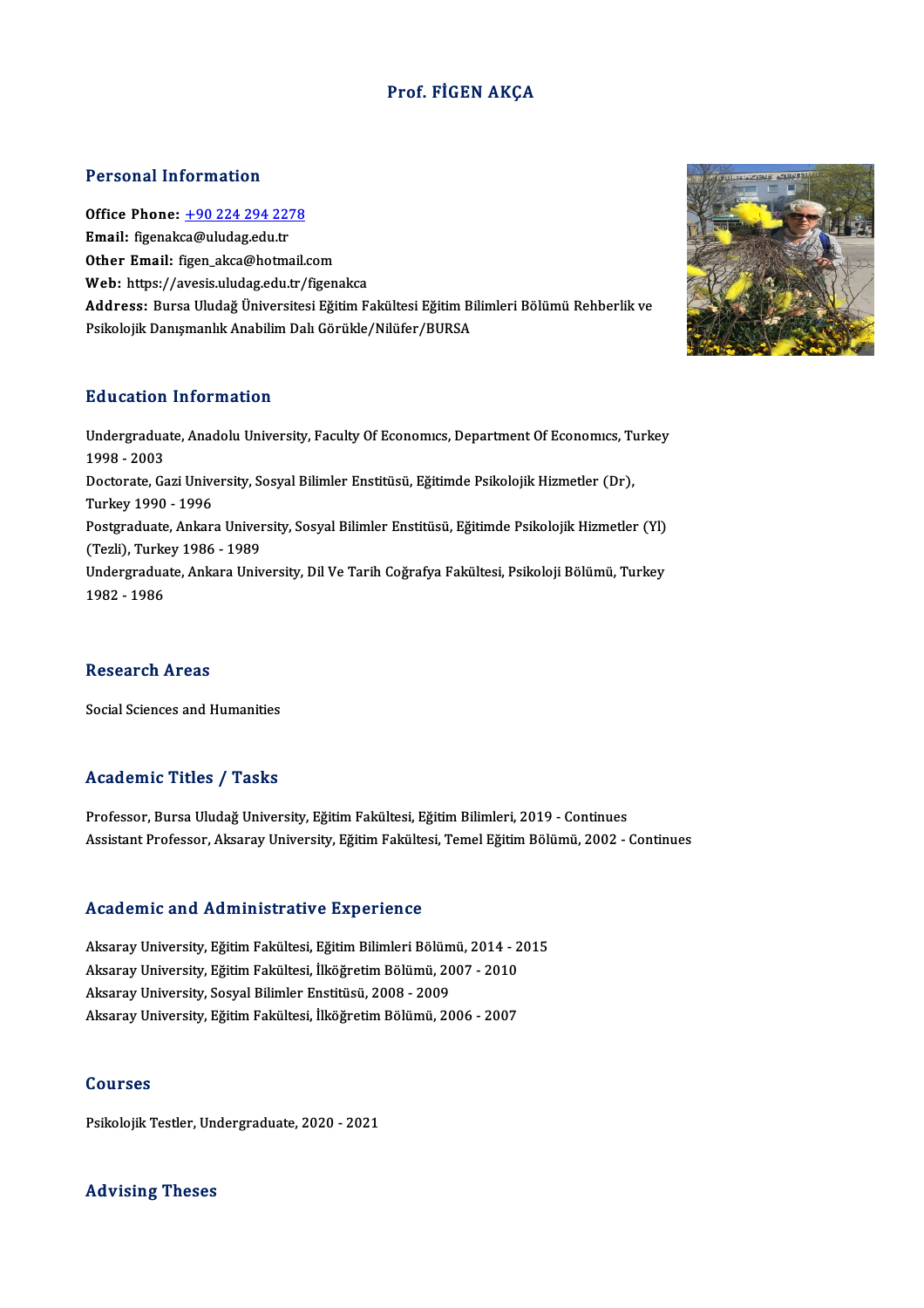AKÇA F., Investigation of the effects of psychological resilience-oriented Psycho-Education Program on a group of adult<br>Revehological resilience, emotional intelligence and social intenset levels. Dectarate M Sinan(Student AKÇA F., Investigation of the effects of psychological resilience-oriented Psycho-Education Program on a gro<br>psychological resilience, emotional intelligence and social interest levels, Doctorate, M.Sinan(Student), 2021<br>Al AKÇA F., Investigation of the effects of psychological resilience-oriented Psycho-Education Program on a group<br>psychological resilience, emotional intelligence and social interest levels, Doctorate, M.Sinan(Student), 2021<br> psychological resilience, emotional intelligence and social interest levels, Doctorate, M.Sinan(Student), 2021<br>Akça F., The investigation recarding connections between attiudes towards of sexual education and condition of<br> Akça F., The investigation recarding connections between attiudes towards of sexual education and condition of<br>selfconcealment of adolescents, Postgraduate, G.MUKHTAROVA(Student), 2020<br>AKÇA F., Investigation of the relatio

memories, personality traits and perceived emotional abuse in üniversity students, Postgraduate, Z.Şakar(Student), 2019 AKÇA F., Investigation of the relationship between hope levels in the private living areas, childhood happiness and peace<br>memories, personality traits and perceived emotional abuse in üniversity students, Postgraduate, Z.Ş memories, personality traits and perceived emotional abuse in üniversity students, Postgraduate, Z.Şakar(Student),<br>AKÇA F., Üniversite öğrencilerinin özel yaşam alanları umut düzeyleri, çocukluk dönemi mutluluk ve huzur an AKÇA F., Üniversite öğrencilerinin özel yaşam alanları umut düzeyleri, çocukluk dönemi mutluluk ve huzur anılar<br>özellikleri ve algıladıkları duygusal istismar arasındaki ilişkinin incelenmesi, Postgraduate, Z.ŞAKAR(Student özellikleri ve algıladıkları duygusal istismar arasındaki ilişkinin incele<br>Akça F., Investigation of the relationship between digital game addict<br>secondary school students, Postgraduate, B.KESKİN(Student), 2019<br>Akça E. An

Akça F., Investigation of the relationship between digital game addiction, resilience and mindfulness levels of the<br>secondary school students, Postgraduate, B.KESKİN(Student), 2019<br>Akça F., An investigation of high school secondary school students, Postgraduate, B.KESKİN(Studen<br>Akça F., An investigation of high school students' social med<br>loneliness levels, Postgraduate, C.YABANCI(Student), 2019<br>Akça E. Investigation of the relationship bet Akça F., An investigation of high school students' social media attitudes and its relationship between their narcissism and<br>loneliness levels, Postgraduate, C.YABANCI(Student), 2019<br>Akça F., Investigation of the relationsh

teachers, Postgraduate, S.ARSLAN(Student), 2019 Akça F., Investigation of the relationship between interpersonal style, forgiveness and marital attitude among pre-servi<br>teachers, Postgraduate, S.ARSLAN(Student), 2019<br>AKÇA F., Investigation of the correlation of romantic

teachers, Postgraduate, S.ARSLAN(Student), 2019<br>AKÇA F., Investigation of the correlation of romantic relations<br>university students, Postgraduate, E.ULUTAŞ(Student), 2018<br>AKÇA E. "türk polisinin tükenmişliğine neden olabil AKÇA F., Investigation of the correlation of romantic relationship satisfaction with personality traits and self esteen<br>university students, Postgraduate, E.ULUTAŞ(Student), 2018<br>AKÇA F., "türk polisinin tükenmişliğine ned

university students, Postgraduate, E.ULUTAŞ(Student), 2018<br>AKÇA F., "türk polisinin tükenmişliğine neden olabilecek iç ve dış denetim odaklarını anlamaya yönelik bir çalışma",<br>Postgraduate, A.CAKIR(Student), 2006 AKÇA F., "türk polisinin tükenmişliğine neden olabilecek iç ve dış denetim odaklarını anlamaya yönelik bir çalışma",<br>Postgraduate, A.ÇAKIR(Student), 2006<br>Akça F., Son çocukluk dönemi öğrencilerinin saldırganlıklarını belir

Postgraduate, A.ÇAKIR(Student), 2006<br>Akça F., Son çocukluk dönemi öğrencilerinin saldırganlıklarını belirlemeye yönelik sosyal uyuı<br>değişkenler açısından incelenmesi (Niğde ili örneği), Postgraduate, N.DURAK(Student), 2006 Akça F., Son çocukluk dönemi öğrencilerinin saldırganlıklarını belirlemeye yönelik sosyal uyum düzeylerinin çeşi<br>değişkenler açısından incelenmesi (Niğde ili örneği), Postgraduate, N.DURAK(Student), 2006<br>AKÇA F., İlköğreti

değişkenler açısından incelenmesi (Niğde ili örneği), Postgraduate, N.DURAK(Student), 2006<br>AKÇA F., İlköğretim ve ortaöğretimde uygulanılan rehberlik çalışmalarının öğrencilerin benlik algıları üzerindeki<br>etkisi(Niğde ili

### Articles Published in Journals That Entered SCI, SSCI and AHCI Indexes

rticles Published in Journals That Entered SCI, SSCI and AHCI Indexes<br>I. Sustainable Development in Teacher Education in Terms of Being Solution Oriented and Self-Efficacy<br>AKCA E SICB 1 d<br>Sustain<br>AKÇA F. Sustainable Development in Teacher Education in Term<br>AKÇA F.<br>SUSTAINABILITY, vol.11, no.23, 2019 (Journal Indexed in SCI)<br>THE RELATIONSHIR RETWEEN TEST ANYIETY AND LEA

SUSTAINABILITY, vol.11, no.23, 2019 (Journal Indexed in SCI)

AKÇA F.<br>SUSTAINABILITY, vol.11, no.23, 2019 (Journal Indexed in SCI)<br>II. THE RELATIONSHIP BETWEEN TEST ANXIETY AND LEARNED HELPLESSNESS<br>Akca F.

SOCIAL BEHAVIOR AND PERSONALITY, vol.39, no.1, pp.101-111, 2011 (Journal Indexed in SSCI)

### Articles Published in Other Journals

I. Investigation of teacher candidates'xx attitudes towardsmulticultural education and their focus of Investigation of teacher candidates'xx a<br>controlaccording to different variables Investig<br>control<br>AKÇA F.<br>Internet

controlaccording to different variables<br>AKÇA F.<br>International Journal of Curriculum and Instruction, vol.12, pp.313-328, 2020 (Refereed Journals of Other<br>Institutions) AKÇA F.<br>International<br>Institutions)<br>The Certee:

Institutions)<br>II. The Cartoon Characters with the Greatest Influence on Preschool Children and the Digital Dangers Institutions)<br>The Cartoon Characters with the Greatest Influence on Preschool<br>They Can Be Exposed to While Identifying with These Characters<br>AKCA E, KOC CU EKCU EP N The Cartoon Characters **v**<br>They Can Be Exposed to V<br>AKÇA F., KOÇ ÇİLEKÇİLER N.<br>ADDICTA TUE TURKISH JOU AKÇA F., KOÇ ÇİLEKÇİLER N.<br>ADDICTA-THE TURKISH JOURNAL ON ADDICTIONS, vol.6, no.2, pp.424-433, 2019 (Journal Indexed in ESCI)

# AKÇA F., KOÇ ÇİLEKÇİLER N.<br>ADDICTA-THE TURKISH JOURNAL ON ADDICTIONS, vol.6, no.2, pp.424-433, 2019 (J<br>III. The Importance of Resilience: Family, School, CommunitySize Predictions<br>Keelin B. AKCA E ADDICTA-THE TUF<br>The Importance<br>Keskin B., AKÇA F.<br>International Journ

Keskin B., AKÇA F.<br>International Journal of Scientific and Technological Research, vol.5, no.4, pp.170-182, 2019 (Refereed Journals of Keskin B., AKÇA F.<br>International Journ<br>Other Institutions)<br>The Belationshin

IV. The Relationship Between Patient Care Burden And Empathy in Caregivers of Intensive Care Unit Other Insti<br><mark>The Relat</mark><br>Survivors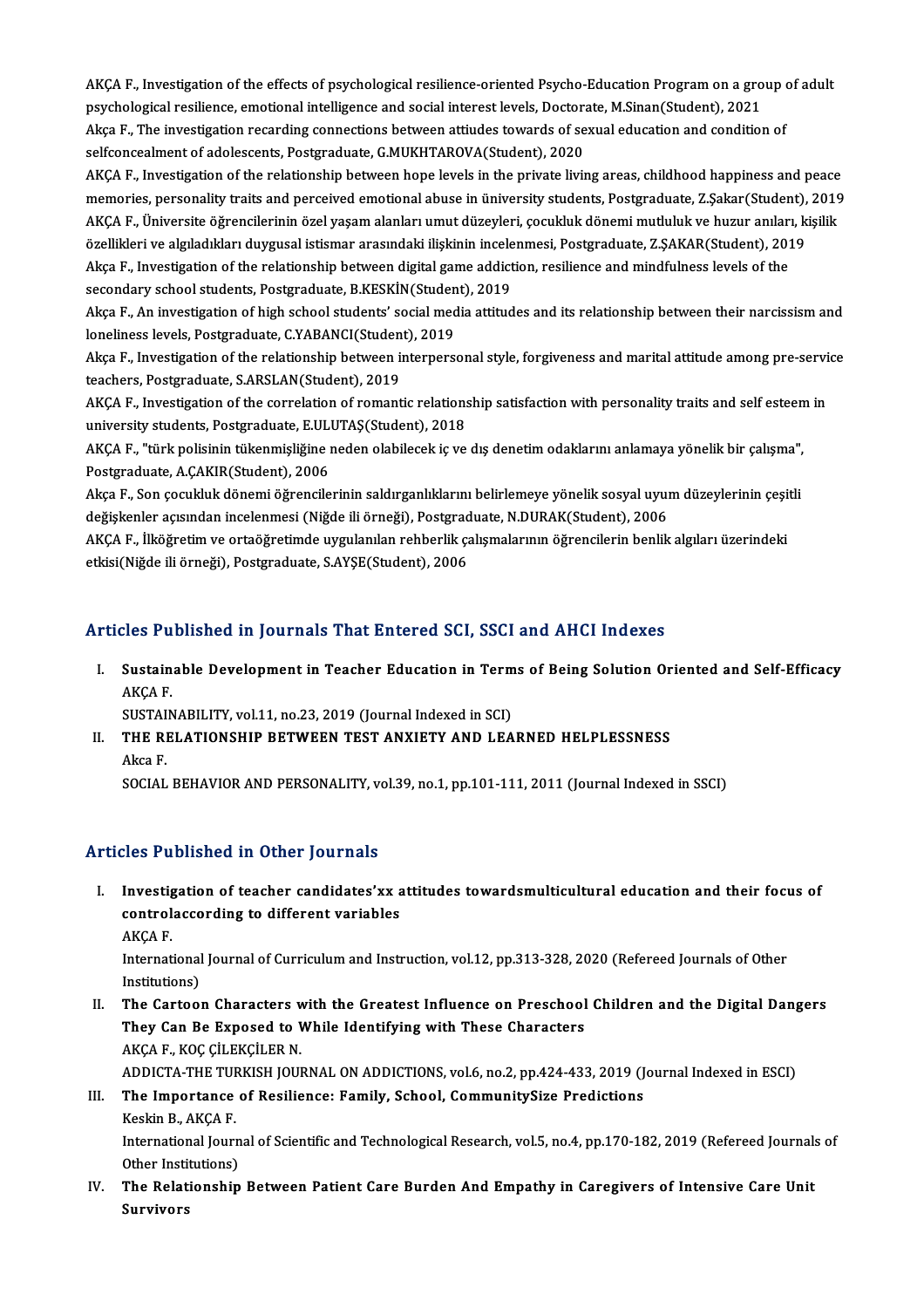ÖZGÜNAY Ş. E. , AKÇA F., Karasu D., Kılıç İ.<br>İournal of Anesthesialagu and Beanimatio

Journal of Anesthesiology and Reanimation Specialists' Society, vol.27, pp.15-21, 2019 (Other Refereed National<br>Journals) ÖZGÜNAY<br>Journal of<br>Journals)<br>De the E Journal of Anesthesiology and Reanimation Specialists' Society, vol.27, pp.15-21, 2019 (Other Refereed Nat<br>Journals)<br>V. Do the Emotional Intelligence Levels of Prospective Teachers and Their Gestalt Contact Styles<br>Prodist

# Journals)<br>Do the Emotional Intelligence Le<br>Predict Being Solution-Focused?<br>AKCA E Do the<br>Predict<br>AKÇA F.<br>Internat

Predict Being Solution-Focused?<br>AKÇA F.<br>International Online Journal of Educational Sciences, vol.11, no.4, pp.106-118, 2019 (Refereed Journals of Other AKÇA F.<br>International<br>Investisatio

### VI. Investigation of Teachers' Self-Efficacy Beliefs, Locus of Control and Intercultural Sensitivities from Institutions)<br>Investigation of Teachers' Self-Efficacy Be<br>the Perspective of Individual Differences<br>AKCA E. Ulutes E. Yabang C Investigation of Teachers<br>the Perspective of Individ<br>AKÇA F., Ulutaş E., Yabancı C.<br>Journal of Education and Lea

AKÇA F., Ulutaş E., Yabancı C.<br>Journal of Education and Learning, vol.7, no.3, pp.219-232, 2018 (Refereed Journals of Other Institutions)

# AKÇA F., Ulutaş E., Yabancı C.<br>Journal of Education and Learning, vol.7, no.3, pp.219-232, 2018 (Refereed Journals of Other Institutions)<br>VII. Investigating the Relationship between Anxiety and Emotional Intelligence w Journal o<br><mark>Investig</mark><br>Privacy I<mark>nvestigating the Relation<br>Privacy<br>Yabanci C., AKÇA F., Ulutas E.<br>CONNECTIST ISTANPUL UNI</mark>

Privacy<br>Yabanci C., AKÇA F., Ulutas E.<br>CONNECTIST-ISTANBUL UNIVERSITY JOURNAL OF COMMUNICATION SCIENCES, no.54, pp.191-218, 2018 (Journal Yabanci C., AKÇA<br>CONNECTIST-IST<br>Indexed in ESCI)<br>YARANCI DIL O CONNECTIST-ISTANBUL UNIVERSITY JOURNAL OF COMMUNICATION SCIENCES, no.54, pp.191-218, 2018<br>Indexed in ESCI)<br>VIII. YABANCI DİL OLARAK TÜRKÇEYİ ÖĞRETENLERİN AKADEMİK ÖZYETERLİKLERİ ÜZERİNE BİR<br>DEĞERI ENDİRME

# Indexed in ESCI)<br>VIII. YABANCI DİL OLARAK TÜRKÇEYİ ÖĞRETENLERİN AKADEMİK ÖZYETERLİKLERİ ÜZERİNE BİR<br>DEĞERLENDİRME YABANCI DİL OL<br>DEĞERLENDİRM<br>DEMİR S., AKÇA F.<br>Mehmet Akif Execa

Mehmet Akif Ersoy Üniversitesi Eğitim Fakültesi Dergisi, no.44, pp.202-224, 2018 (Other Refereed National Journals) **DEMIR S.,<br>Mehmet A**<br>Journals)<br>AN INVE Mehmet Akif Ersoy Üniversitesi Eğitim Fakültesi Dergisi, no.44, pp.202-224, 2018 (Other Refereed National Journals)<br>IX. AN INVESTIGATION UPON THE RELATION BETWEEN EMOTIONAL INTELLIGENCE AND PARENT<br>ATTITUDES

# Journals)<br><mark>AN INVESTI</mark><br>ATTITUDES<br><sup>AVCAE</sup> Saka <mark>AN INVESTIGAT</mark><br>ATTITUDES<br>AKÇA F., Şakar Z.<br>Advances in Socie

ATTITUDES<br>AKÇA F., Şakar Z.<br>Advances in Social Sciences Research Journal (ASSRJ), vol.4, no.7, 2017 (Refereed Journals of Other Institutions)

## AKÇA F., Şakar Z.<br>Advances in Social Sciences Research Journal (ASSRJ), vol.4, no.7, 2017 (Refereed Journals of Other Institut<br>X. The Analysis of the Relationship between Well Being and the Levelsof Emotional Abuse of t Advances in Social Sciences Researt<br>The Analysis of the Relations<br>Teacher Candidates Perceive<br>Seler 7 AKCA E. Begluut A The Analysis of the Relati<br>Teacher Candidates Perce<br>Şakar Z., AKÇA F., Bozkurt A.<br>Journal of Education and Les Teacher Candidates Perceive<br>Şakar Z., AKÇA F., Bozkurt A.<br>Journal of Education and Learning, vol.6, no.2, pp.272-282, 2017 (Refereed Journals of Other Institutions)<br>The Companison between the Adjustment Levels and the Ased

# Sakar Z., AKÇA F., Bozkurt A.<br>Journal of Education and Learning, vol.6, no.2, pp.272-282, 2017 (Refereed Journals of Other Institutions)<br>XI. The Comparison between the Adjustment Levels and the Academic Control Focuseso **Journal of Education and Lea<br>The Comparison between<br>Candidates Themselves1** The Comparison between<br>Candidates Themselves1<br>AKÇA F., DEMİR S., ŞAHİN G.<br>American International Iour

Candidates Themselves1<br>AKÇA F., DEMİR S., ŞAHİN G.<br>American International Journal of Contemporary Research, vol.5, no.6, pp.92-99, 2015 (Refereed Journals of Other AKÇA F., DEN<br>American Int<br>Institutions)<br>The compor American International Journal of Contemporary Research, vol.5, no.6, pp.92-99, 2015 (Refereed Journal<br>Institutions)<br>XII. The comparison of academic locus of control and the perceptions of self efficacy of teacher<br>condidat

# Institutions)<br>The compare<br>candidates<br>AVCA E DEN The comparison of acade<br>candidates<br>AKÇA F., DEMİR S., Yılmaz T.<br>International Journal of Inne

AKÇA F., DEMİR S., Yılmaz T.

candidates<br>AKÇA F., DEMİR S., Yılmaz T.<br>International Journal of Innovative Research in Education, vol.2, no.1, pp.1-9, 2015 (Refereed Journals of Other<br>Institutions) International Journal of Innovative Research in Education, vol.2, no.1, pp.1-9, 2015 (Refereed Journals of Other<br>Institutions)<br>XIII. Üniversite Öğrencilerinde Umutsuzluk Düzeyi İle Problem Çözme Becerileri Arasındaki İli

# Institutions)<br>Üniversite Öğrencilerinde Umutsuzl<br>Değişkenler Üzerinden İncelenmesi<br>Oğuzrüpkö AKCAF SAHİNC Üniversite Öğrencilerinde Um<br>Değişkenler Üzerinden İncele<br>OĞUZTÜRK Ö., AKÇA F., ŞAHİN G.<br>Klinik Beikiyatri Dergisi vel 14. ne Değişkenler Üzerinden İncelenmesi<br>OĞUZTÜRK Ö., AKÇA F., ŞAHİN G.<br>Klinik Psikiyatri Dergisi, vol.14, no.3, pp.85-93, 2011 (Refereed Journals of Other Institutions)<br>Üniversite Öğrensilerinin Kondilik Alsıları, Cestalt Tomas

## OĞUZTÜRK Ö., AKÇA F., ŞAHİN G.<br>Klinik Psikiyatri Dergisi, vol.14, no.3, pp.85-93, 2011 (Refereed Journals of Other Institutions)<br>XIV. Üniversite Öğrencilerinin Kendilik Algıları, Gestalt Temas Biçimleri ve Kaygı Düzeyl Klinik Psikiyatri Dergisi, v<br>Üniversite Öğrencileri<br>İlişkilerin İncelenmesi<br>AKCA E. SAHİN C. Buket Üniversite Öğrencilerini<br>İlişkilerin İncelenmesi<br>AKÇA F., ŞAHİN G., Buket V.<br>Morsin Üniversitesi Fğitim E İlişkilerin İncelenmesi<br>AKÇA F., ŞAHİN G., Buket V.<br>Mersin Üniversitesi Eğitim Fakültesi Dergisi, vol.7, no.1, pp.18-28, 2011 (Other Refereed National Journals)<br>OKUL YÖNETİCİL ERİNİN PROBLEM GÖZMEDAVRANISI ARINI ETKİL EVEN

AKÇA F., ŞAHİN G., Buket V.<br>Mersin Üniversitesi Eğitim Fakültesi Dergisi, vol.7, no.1, pp.18-28, 2011 (Other Refereed National )<br>XV. — OKUL YÖNETİCİLERİNİN PROBLEM ÇÖZMEDAVRANIŞLARINI ETKİLEYEN FAKTÖRLERİ<br>İNCEL EMEVEVÖNEL Mersin Üniversitesi Eğitim Fakültesi Derg<br>OKUL YÖNETİCİLERİNİN PROBLEM Ç<br>İNCELEMEYEYÖNELİK BİR ÇALIŞMA<br>AKCA E YAMAN P OKUL YÖNETİCİL<br>İNCELEMEYEYÖN<br>AKÇA F., YAMAN B.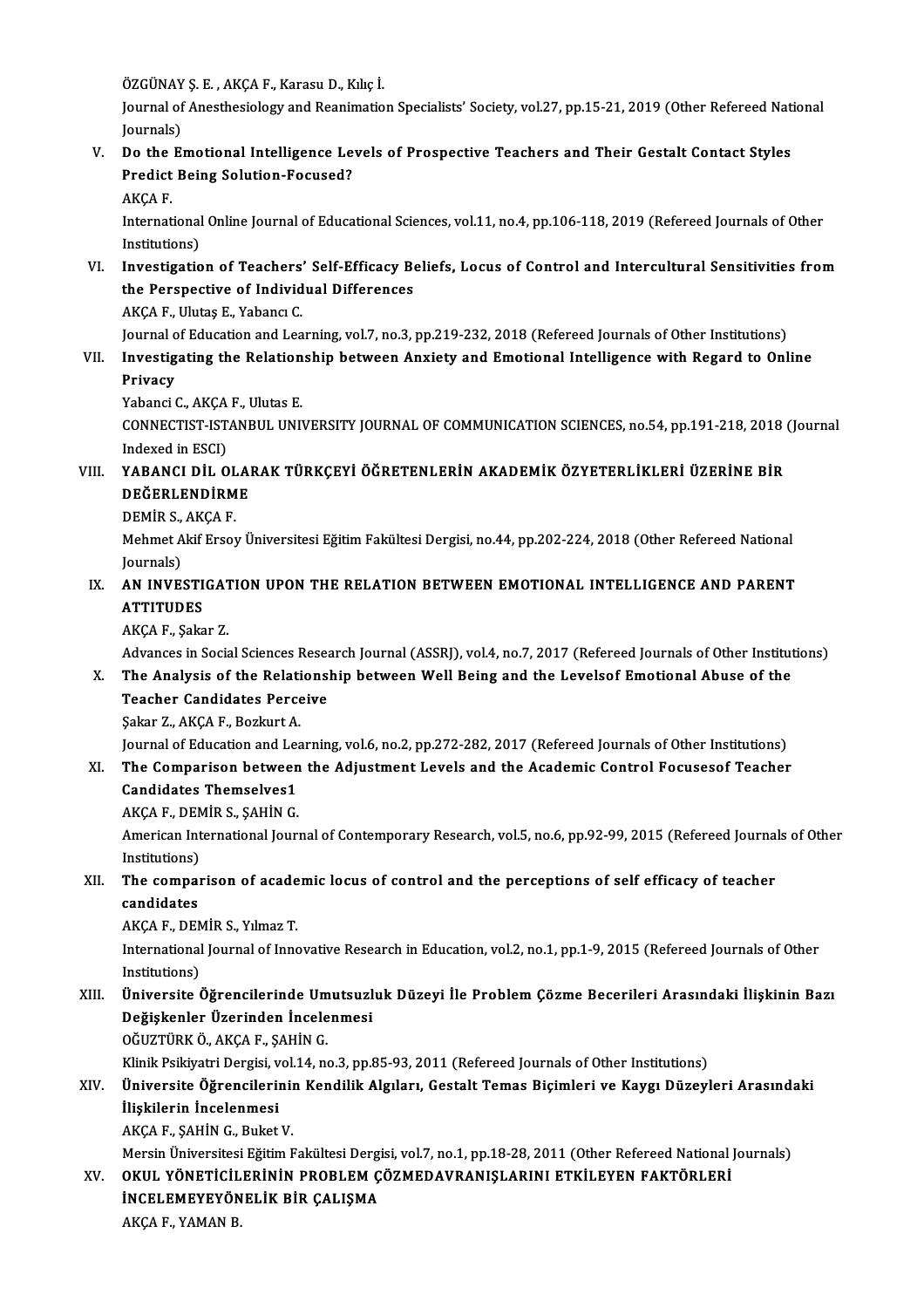Kastamonu Eğitim Dergisi, vol.17, no.3, pp.757-770, 2009 (Refereed Journals of Other Institutions)<br>Ölüm Kaygısı Ölesğinin Uyarlanması: Cesarlik ve Cüyaninlik Calygnası

Kastamonu Eğitim Dergisi, vol.17, no.3, pp.757-770, 2009 (Refereed Journals o<br>XVI. Ölüm Kaygısı Ölçeğinin Uyarlanması: Geçerlik ve Güvenirlik Çalışması<br>AKGA E. KÖSE İ.A Kastamonu Eğitim<br><mark>Ölüm Kaygısı Ölç</mark><br>AKÇA F., KÖSE İ. A.<br>Klinik Beikiyatri De Ölüm Kaygısı Ölçeğinin Uyarlanması: Geçerlik ve Güvenirlik Çalışması<br>AKÇA F., KÖSE İ. A.<br>Klinik Psikiyatri Dergisi, vol.11, no.1, pp.7-16, 2008 (Refereed Journals of Other Institutions) XVII. İŞE BAĞLI STRESİN DUYGUSAL BAĞLILIK ÜZERİNE ETKİSİ: SAĞLIK SEKTÖRÜÇALIŞANLARINA

Klinik Psikiyatri Dergisi, vol.11<br>İŞE BAĞLI STRESİN DUYGU<br>YÖNELİK BİR ARAŞTIRMA<br>DEMİPEL YAAKCA E İŞE BAĞLI STRESİN<br>YÖNELİK BİR ARAŞ<br>DEMİREL Y., AKÇA F.<br>U FTİSİM FAKÜLTESİ DEMİREL Y., AKÇA F.<br>İLETİŞİM FAKÜLTESİ DERGİSİ, vol.33, pp.43-55, 2008 (Refereed Journals of Other Institutions)

### Books&Book Chapters

ooks & Book Chapters<br>I. Öğretmen Adaylarının Çok Kültürlü Eğitime Yönelik Algıları ile Bireysel Yenilikçilik Düzeyleri<br>Arasındaki İliskinin İngelenmesi Arasındaki İlişkinin İncelenmesi<br>Öğretmen Adaylarının Çok Kültü<br>AKCA E. ÖZKAN M. ABSLAN S Öğretmen Adaylarının Çok l<br>Arasındaki İlişkinin İncelen<br>AKÇA F., ÖZKAN M., ARSLAN S.<br>inı Eğitimin Üe Temel Öğesi, Öğ

Arasındaki İlişkinin İncelenmesi<br>AKÇA F., ÖZKAN M., ARSLAN S.<br>in: Eğitimin Üç Temel Öğesi: Öğrenme, Öğrenci Ve Öğretmen, AKÇA Figen, Editor, İKSAD Yayınevi, Ankara, pp.133-AKÇA F., ÖZ<br>in: Eğitimin<br>164, 2020<br>Bayabalas in: Eğitimin Üç Temel Öğesi: Öğrenme, Öğrenci Ve Öğretmen, AKÇA Figen, Edito<br>164, 2020<br>II. Psychological Assessment In Trauma: Method, Tools and Conducting<br>AKÇA E

164, 202<br>Psychol<br>AKÇA F.<br>in: <sup>TRAL</sup> AKÇA F.<br>in: TRAUMA COUNSELING, Firdevs Savi Çakar, Editor, PEGEM AKAD<br>III. Çocuk ve Ergenlerde Kayıp, Yas Süreci ve Yas Danışmanlığı<br>AKÇA E

AKÇA F.<br>in: TRAUMA COUNSELING, Firdevs Savi Çakar, Editor, PEGEM AKADEM, Ankara, pp.206-239, 2019

# in: TRAU<br><mark>Çocuk v</mark><br>AKÇA F.<br>in: Önlet

Çocuk ve Ergenlerde Kayıp, Yas Süreci ve Yas Danışmanlığı<br>AKÇA F.<br>in: Önleyici Psikolojik Danışma Kuram ve Uygulamaları, Firdevs Savi Çakar, Editor, Pegem Akademi, Ankara, pp.357-AKÇA F.<br>in: Önleyici<br>402, 2018<br>Öğretmen in: Önleyici Psikolojik Danışma Kuram ve Uygulamaları, Firdevs Savi Çakar, E<br>402, 2018<br>IV. Öğretmen adaylarının bireysel yenilikçilik düzeylerinin incelenmesi<br>AKCA E. Sakar 7

# 402, 2018<br><mark>Öğretmen aday</mark><br>AKÇA F., Şakar Z.<br>in:Öğretmen ada

Öğretmen adaylarının bireysel yenilikçilik düzeylerinin incelenmesi<br>AKÇA F., Şakar Z.<br>in: Öğretmen adaylarının bireysel yenilikçilik düzeylerinin incelenmesi (Examination of individual innovation level<br>of teacher candidate AKÇA F., Şakar Z.<br>in: Öğretmen adaylarının bireysel yenilikçilik düzeylerinin incelenmesi (Examination of individual innovation<br>of teacher candidates) (Kitap adı:Küreselleşen Dünyada Eğitim), Prof. Dr. Özcan Demirel - Dr. in: Öğretmen adaylarının bireysel yenilikçilik düzey<br>of teacher candidates) (Kitap adı:Küreselleşen Dün<br>Editor, Pegem Akademi, Ankara, pp.451-462, 2017

# Editor, Pegem Akademi, Ankara, pp.451-462, 2017<br>Refereed Congress / Symposium Publications in Proceedings

I. Duygusal zekâ değişkeninin çocuk yetiştirme tutumları ile ilişkisi ve okul çocukları ile ebeveynleri reca dengress 7 symposium<br>Duygusal zekâ değişkeninin çoc<br>arasındaki tepkisel davranışlar Duygus<br>arasınd<br>AKÇA F. arası<mark>ndaki tepkisel davranışlar</mark><br>AKÇA F.<br>VI. ulusal çocuk kültürü kongresi Türkiye'de çocuk yetiştirme, Ankara, Turkey, 11 - 13 October 2008<br>The Comparison between the Adjustment Levels and the Asademis Control Fosusesof

AKÇA F.<br>VI. ulusal çocuk kültürü kongresi Türkiye'de çocuk yetiştirme, Ankara, Turkey, 11 - 13 October 2008<br>II. The Comparison between the Adjustment Levels and the Academic Control Focusesof Teacher<br>Condidates Themsel VI. ulusal çocuk kültürü kong<br>The Comparison between<br>Candidates Themselves1<br>AKCA E. DEMİP S. SAHİN C II. The Comparison between the Adjustment Levels and the Academic Control Focusesof Teacher<br>Candidates Themselves1<br>AKÇA F., DEMİR S., ŞAHİN G.

6th World Conference on Psychology,Counselling Guidance, Antalya, Turkey, 14 - 16 May 2015

### AKÇA F., DEMİR S., ŞAHİN G.<br>6th World Conference on Psychology,Counselling Guidance, Antalya, Turkey, 14 - 16 May 2015<br>III. TAM İLETİ VE BİLİŞSEL YAKLAŞIM ARASINDAKİ BAĞLANTININEĞİTİME YANSIMALARI: İLETİŞİMDE<br>YENİ PİR 6th World Conference<br>TAM İLETİ VE BİI<br>YENİ BİR BOYUT TAM İL.<br>YENİ Bİ<br>AKÇA F. 5th International Scientific Research Congress (IBAD-2020), İstanbul, Turkey, 1 - 02 September 2020<br>Sth International Scientific Research Congress (IBAD-2020), İstanbul, Turkey, 1 - 02 September 2020

## AKÇA F.<br>Ith International Scientific Research Congress (IBAD-2020), İstanbul, Turkey, 1 - 02 September 2020<br>IV. Investigation of the Relationship Between Pre-Service Teachers'xx Cognitive Involvement, Academic<br>Metivation a 5th International Scientific Research Congress (IBAD-2020), İstanbul, Turk<br>Investigation of the Relationship Between Pre-Service Teachers'x:<br>Motivation and Chronotypes Using the Structural Equation Model<br>AKCA E. DEMİR S **Investigation of<br>Motivation and (**<br>AKÇA F., DEMİR S.<br>4th INTERNATION Motivation and Chronotypes Using the Structural Equation Model<br>AKÇA F., DEMİR S.<br>6th INTERNATIONAL CONFERENCE ON LIFELONG EDUCATION AND LEADERSHIP FOR ALL, Sakarya, Turkey, 16 -<br>18 July 2020 pp <sup>24</sup>

AKÇA F., DEMIR S.<br>6th INTERNATIONAL<br>18 July 2020, pp.34<br>ERCENI İK DÖNEM

V. ERGENLİK DÖNEMİNDE İKİ ÖNEMLİ PROBLEM: OKULTÜKENMİŞLİĞİ VE ÖZ KAVRAMI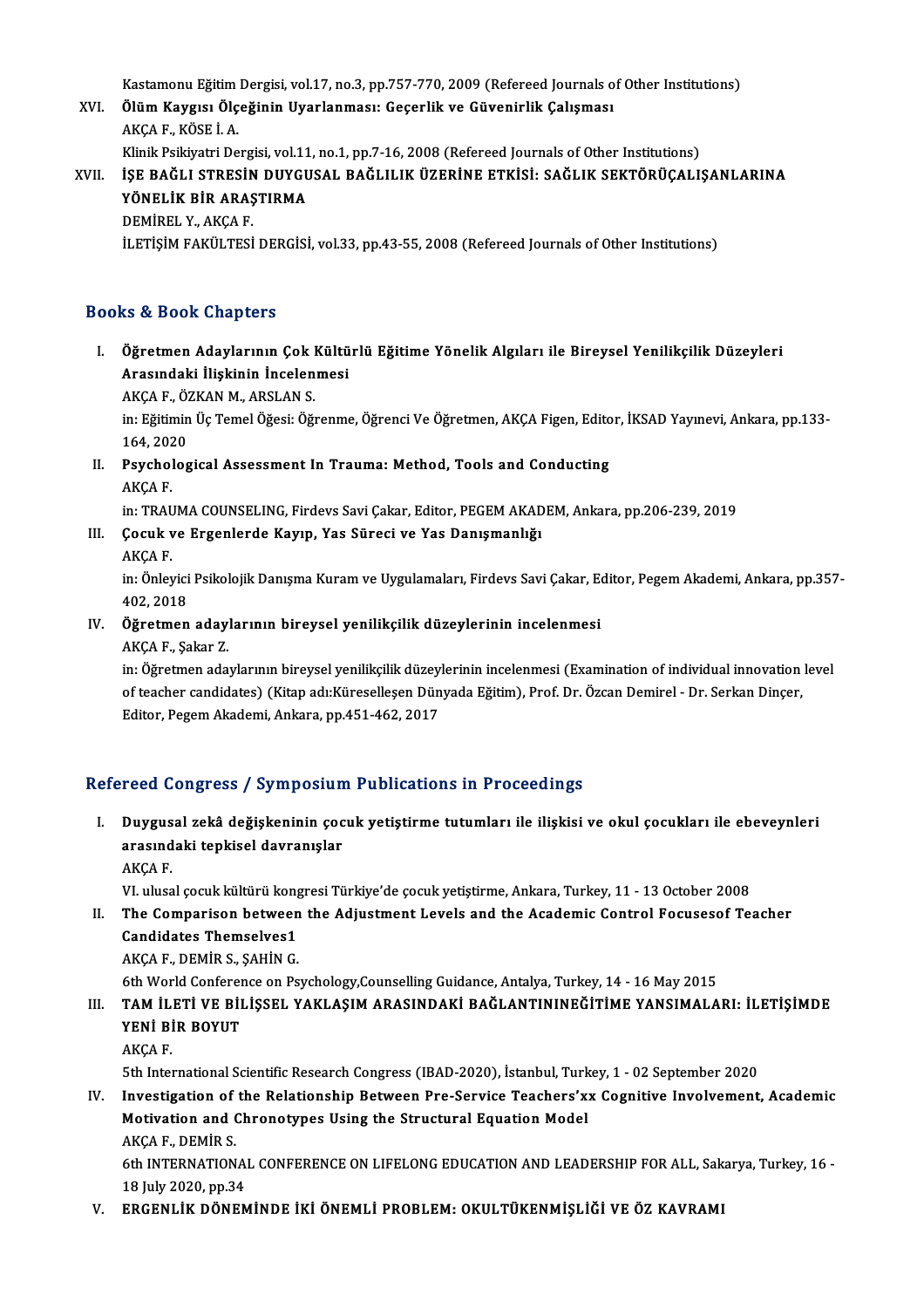AKÇAF.,DEMİRS.,DenizH.,ÖZKANM.

- AKÇA F., DEMİR S., Deniz H., ÖZKAN M.<br>TARAS SHEVCHENKO 5th INTERNATIONAL CONGRESS ONSOCIAL SCIENCES, Turkey, 8 10 May 2020, pp.35-55<br>SOSYAL BİR RROJE BAĞI AMINDA EUTROL ETKİNI İKLERİNE KATU AN COCUKLARIN DUVUSSAL AKÇA F., DEMİR S., Deniz H., ÖZKAN M.<br>TARAS SHEVCHENKO 5th INTERNATIONAL CONGRESS ONSOCIAL SCIENCES, Turkey, 8 - 10 May 2020, pp.35<br>VI. SOSYAL BİR PROJE BAĞLAMINDA FUTBOL ETKİNLİKLERİNE KATILAN ÇOCUKLARIN DUYUŞSAL<br>ÖZELLİKL TARAS SHEVCHENKO 5th INTERNATIONAL C<br>SOSYAL BİR PROJE BAĞLAMINDA FUTBO<br>ÖZELLİKLER AÇISINDAN İNCELENMESİ<br>AKCA E. YU DIBIM S.C., CÜLTEKİN E. KOCA SOSYAL BİR PROJE BAĞLAMINDA FUTBOL ETKİNLİ<br>ÖZELLİKLER AÇISINDAN İNCELENMESİ<br>AKÇA F., YILDIRIM S. G. , GÜLTEKİN F., KOÇ N., YÜKSEL A.<br>Camil Maris 10 Huslararası Sosyal Bilimlar ve Spor Kongr
	- AKÇA F., YILDIRIM S. G., GÜLTEKİN F., KOÇ N., YÜKSEL A.

ÖZELLİKLER AÇISINDAN İNCELENMESİ<br>AKÇA F., YILDIRIM S. G. , GÜLTEKİN F., KOÇ N., YÜKSEL A.<br>Cemil Meriç 10.Uluslararası Sosyal Bilimler ve Spor Kongresi, Hatay, Turkey, 23 - 25 November 2018, pp.1082-<br>1097 Cemil Meriç 10.Uluslararası Sosyal Bilimler ve Spor Kongresi, Hatay, Turkey, 23 - 25 November 2018, pp.1082<br>1097<br>VII. ÖĞRETMEN ADAYLARININ KONUŞMA KAYGILARI VE SOSYAL SORUNLARA YAKLAŞIM BİÇİMLERİ

1097<br>ÖĞRETMEN ADAYLARININ KONUŞMA KA'<br>ARASINDAKİ İLİŞKİLERİN İNCELENMESİ<br>DEMİR S. AKÇA E ÖĞRETMEN ADA<br>ARASINDAKİ İLİ<br>DEMİR S., AKÇA F.<br>ULUSLARARASI NI

ARASINDAKİ İLİŞKİLERİN İNCELENMESİ<br>DEMİR S., AKÇA F.<br>ULUSLARARASI NECATİBEY EĞİTİM VE SOSYALBİLİMLER ARAŞTIRMALARI KONGRESİ(UNESAK 2018) /<br>INTERNATIONAL NECATIBEY EDUCATIONAL AND SOCIALSCIENCES BESEARCH CONCRESS(UNESAK 201 DEMİR S., AKÇA F.<br>ULUSLARARASI NECATIBEY EĞİTİM VE SOSYALBİLİMLER ARAŞTIRMALARI KONGRESİ(UNESAK 2018) /<br>INTERNATIONAL NECATIBEY EDUCATIONAL AND SOCIALSCIENCES RESEARCH CONGRESS(UNESAK 2018),<br>Balıkesir, Turkey, 26 - 28 Octo ULUSLARARASI NECATİBEY EĞİTİM VE SOSYALBİLİMLER<br>INTERNATIONAL NECATIBEY EDUCATIONAL AND SOCIAL<br>Balıkesir, Turkey, 26 - 28 October 2018, vol.2, pp.183-201<br>ILKÖĞBETİM DÜZEYİNDEKİ COCUKLARIN UMUT DÜ: INTERNATIONAL NECATIBEY EDUCATIONAL AND SOCIALSCIENCES RESEARCH CONGRESS(UNESAK 2018),<br>Balıkesir, Turkey, 26 - 28 October 2018, vol.2, pp.183-201<br>VIII. ILKÖĞRETİM DÜZEYİNDEKİ ÇOCUKLARIN UMUT DÜZEYLERİ VE ALGILADIKLARI SOSY

### Balıkesir, Turkey, 26 - 28 October 2018, vol.2, pp.183-201<br>İLKÖĞRETİM DÜZEYİNDEKİ ÇOCUKLARIN UMUT DI<br>SİSTEMLERİ ARASINDAKİ İLİŞKİNİN İNCELENMES<br>AKCA E. DEMİR S İLKÖĞRETİM DÜ<br>SİSTEMLERİ AR*I*<br>AKÇA F., DEMİR S.<br>ULUSLARARASLNI SİSTEMLERİ ARASINDAKİ İLİŞKİNİN İNCELENMES<br>AKÇA F., DEMİR S.<br>ULUSLARARASI NECATİBEY EĞİTİM VE SOSYALBİLİMLER ARAŞTIRMALARI KONGRESİ (UNESAK 2018) /

INTERNATIONAL NECATIBEY EDUCATIONAL AND SOCIALSCIENCES RESEARCH CONGRESS(UNESAK 2018), Balıkesir,Turkey,26 -28October 2018,vol.2,pp.160-182 INTERNATIONAL NECATIBEY EDUCATIONAL AND SOCIALSCIENCES RESEARCH CONGRESS(UNESAK 2018),<br>Balıkesir, Turkey, 26 - 28 October 2018, vol.2, pp.160-182<br>IX. Öğretmen Adaylarının Gestalt Temas Kurma Biçimlerinin Çeşitli Değişkenle

Balıkesir, Turkey,<br><mark>Öğretmen Aday</mark><br>AKÇA F., Şakar Z.<br>U. ULUSLARARAS Öğretmen Adaylarının Gestalt Temas Kurma Biçimlerinin Çeşitli Değişkenler Açısından İncelenmesi<br>AKÇA F., Şakar Z.<br>II. ULUSLARARASI EĞİTİM ARAŞTIRMALARI VE ÖĞRETMEN EĞİTİMİ KONGRESİ, Aydın, Turkey, 13 - 15 September<br>2018 np

AKÇA F., Şakar Z.<br>II. ULUSLARARASI EĞİTİM ARAŞTIRMALARI VE ÖĞRETMEN EĞİTİMİ KONGRESİ, Aydın, Turkey, 13 - 15 September<br>2018, pp.617-631 II. ULUSLARARASI EĞİTİM ARAŞTIRMALARI VE ÖĞRETMEN EĞİTİMİ KONGRESİ, Aydın, Turkey, 13 - 15 Sep:<br>2018, pp.617-631<br>X. Suriyeli Mülteci Çocukların Duyuşsal Özelliklerinin Bir İnsan Çiz Testi Aracılığı İle İncelenmesi<br>AKCA E.

2018, pp.617-631<br>Suriyeli Mülteci Çocukları<br>AKÇA F., Altunbaş T., Şakar Z.<br>FIFR 2017 Conference Deniz Suriyeli Mülteci Çocukların Duyuşsal Özelliklerinin Bir İnsan Çiz<br>AKÇA F., Altunbaş T., Şakar Z.<br>EJER 2017 Conference, Denizli, Turkey, 11 - 14 May 2017, pp.1496-1497<br>Yahancı Dil Olarak Türkeç Öğretan Olutmanların Akademik

EJER 2017 Conference, Denizli, Turkey, 11 - 14 May 2017, pp.1496-1497

AKÇA F., Altunbaş T., Şakar Z.<br>EJER 2017 Conference, Denizli, Turkey, 11 - 14 May 2017, pp.1496-1497<br>XI. Yabancı Dil Olarak Türkçe Öğreten Okutmanların AkademikÖzyeterlikleri Üzerine Bir Değerlendirme<br>DEMİR S., AKÇA F. Yabancı Dil Olarak Türkçe Öğreten Okutmanların AkademikÖzyeterlikleri Üzerine |<br>DEMİR S., AKÇA F.<br>I. Yabancı Dil Olarak Türkçenin Öğretimi Bilgi Şöleni, Bursa, Turkey, 17 - 19 May 2017, pp.43<br>The Companison Of Teacher Cond

### DEMİR S., AKÇA F.<br>I. Yabancı Dil Olarak Türkçenin Öğretimi Bilgi Şöleni, Bursa, Turkey, 17 - 19 May 2017, pp.43<br>XII. The Comparison Of Teacher Candidates Attending Pedagogic Formation Program andStudy In The<br>Feaulty Of I. Yabancı Dil Olarak Türkçenin Öğretimi Bilgi Şöleni, Bur<br>The Comparison Of Teacher Candidates Attending<br>Faculty Of Education In Terms Of Innovativeness<br>AKCA E. Sakar 7 The Compariso<br>Faculty Of Educ<br>AKÇA F., Şakar Z.<br>26 Uluelararacı E Faculty Of Education In Terms Of Innovativeness<br>AKÇA F., Şakar Z.<br>26. Uluslararası Eğitim Bilimleri Kongresi, Ankara, Turkey, 20 - 23 April 2017, pp.3173-3174

### AKÇA F., Şakar Z.<br>26. Uluslararası Eğitim Bilimleri Kongresi, Ankara, Turkey, 20 - 23 April 2017, pp.3173-3174<br>XIII. Surveying of the relation between teacher candidates' perception of emotional abuse level and<br> 26. Uluslararası Eğitim<br>Surveying of the rela<br>general well - being<br>AKCA E. Sakar Z. Berk Surveying of the relation between t<br>general well - being<br>AKÇA F., Şakar Z., Bozkurt A., Gökben G.<br>YL European Conference an Social and L **general well - being**<br>AKÇA F., Şakar Z., Bozkurt A., Gökben G.<br>XI. European Conference on Social and Behavioral Sciences, Çanakkale, Turkey, 1 - 04 September 2016

AKÇA F., Şakar Z., Bozkurt A., Gökben G.<br>XI. European Conference on Social and Behavioral Sciences, Çanakkale, Turkey, 1 - 04 September 2016<br>XIV. INVESTIGATING THE EFFECT OF TEACHER CANDIDATES'xx SELF-REGULATION STRATE XI. European Conference on Social and Behavioral Sciences, Ç.<br>INVESTIGATING THE EFFECT OF TEACHER CANDIDATE<br>ACADEMICSELF EFFICACY AND ATTACHMENT STYLES **INVESTIGATING THE EFFEC<br>ACADEMICSELF EFFICACY**<br>AKÇA F., Aynur F.K. , Semra Ç.<br>Ath International Conference o ACADEMICSELF EFFICACY AND ATTACHMENT STYLES<br>AKÇA F., Aynur F. K. , Semra Ç.<br>4th International Conference on Education, (ICED-2015), Pietersburg, South Africa, 26 - 28 May 2015, pp.142<br>ÖČPETMEN ADAVI ARININ ÖZ VETERLİK ALCU

### AKÇA F., Aynur F. K. , Semra Ç.<br>4th International Conference on Education, (ICED-2015), Pietersburg, South Africa, 26 - 28 May 2015, pp<br>8XV. ÖĞRETMEN ADAYLARININ ÖZ-YETERLİK ALGILARI İLE AKADEMİK KONTROL ODAKLARININ 4th International Confer<br>ÖĞRETMEN ADAYLAI<br>KARŞILAŞTIRILMASI<br>AKÇA E. DEMİR S. Yılm XV. ÖĞRETMEN ADAYLARININ ÖZ-YETERLİK ALGILARI İLE AKADEMİK KONTROL ODAKLARININ KARŞILAŞTIRILMASI

AKCA F., DEMIR S., Yılmaz T.

7th World Conference on Educational Sciences(WCES-2015), Atina, Greece, 05 February 2015 - 07 February 2915, vol.2, pp.10-15 7th World Conference on Educational Sciences(WCES-2015), Atina, Greece, 05 February 2015 - 07 February 2915<br>vol.2, pp.10-15<br>XVI. The Survey of Academic Procrastionation on High School Students with in Terms of School Burn-

# vol.2, pp.10-15<br>The Survey of Acade<br>and Learning Styles<br>Cakin S. AKCA E. Keda The Survey of Academic Procrastion<br>and Learning Styles<br>Cakir S., AKÇA F., Kodaz A. F. , Tulgarer S.<br>4th World Conference on Bayshelogy, Co.

and Learning Styles<br>Cakir S., AKÇA F., Kodaz A. F. , Tulgarer S.<br>4th World Conference on Psychology, Counseling and Guidance (WCPCG), İstanbul, Turkey, 24 - 26 May 2013,<br>vol.114, pp.654.663 Cakir S., AKÇA F., Ko<br>4th World Conferen<br>vol.114, pp.654-662